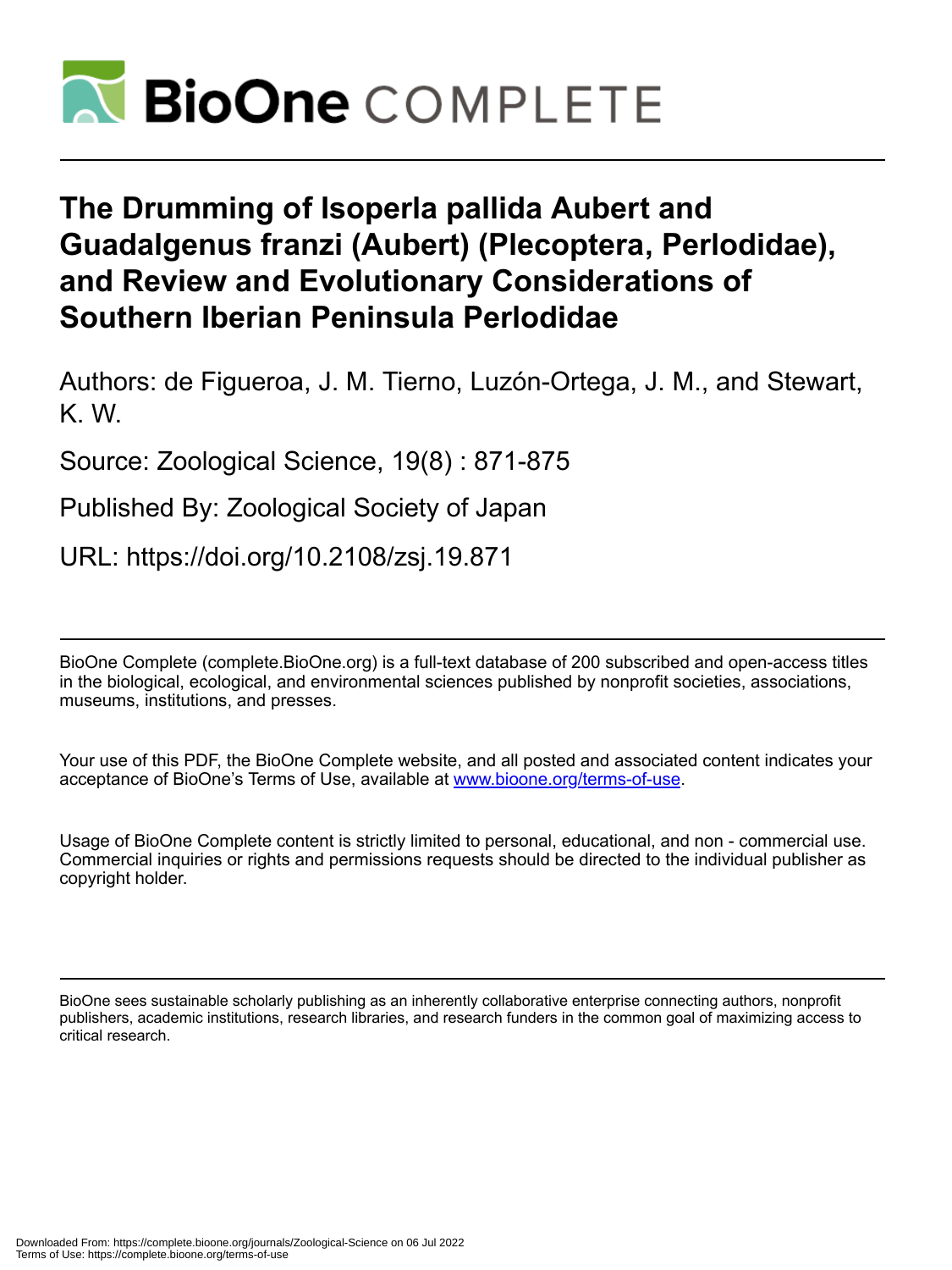## **The Drumming of** *Isoperla pallida* **Aubert and** *Guadalgenus franzi* **(Aubert) (Plecoptera, Perlodidae), and Review and Evolutionary Considerations of Southern Iberian Peninsula Perlodidae**

J. M. Tierno de Figueroa<sup>1\*</sup>, J. M. Luzón-Ortega<sup>1</sup> and K. W. Stewart<sup>2</sup>

1 *Departamento de Biología Animaly Ecología, Facultad de Ciencias, Universidad de Granada, 18071 Granada, Spain* 2 *Department of Biological Sciences, University of North Texas, Denton, TX 76203, USA*

**ABSTRACT**—The drumming calls of two perlodid species from Southern Spain (Sierra Morena, Jaén) are analyzed and described. Nineteen calls from one male of *Guadalgenus franzi* were recorded, showing a simple call pattern composed of two beats with an average duration between them of 184.32 msec (range: 165–227). This is the simplest call pattern yet discovered in the Plecoptera. The female of this species also presented a simple call consisting of only one beat. The male of *Isoperla pallida* showed an ancestral call pattern, more simple than the other Iberian *Isoperla* species (*I. grammatica, I. nevada* or *I. curtata*, all of them with multiphasic drumming calls or *I. bipartita* with a notably different model consisting of rubbing). Calls from six different males (the female did not drum) consisted of an average of 65.94 beats (range: 25–83) with a duration average of 1462.69 msec (range: 548–1835), regularly repeated with intervals with a duration average of 22.27 msec (range: 17–30). With this study, the vibrational calls of all the Perlodid species from the Southern Iberian Peninsula, except *Perlodes microcephalus* and *Besdolus bicolor*, are known. Moreover, it presents the first record and description of the call of the monospecific genus *Guadalgenus*. An evolutionary approach to the vibrational communication diversification in the perlodids of the Southern Iberian Peninsula is presented, showing a complexity graduation from the more simple drumming calls (shown by *Hemimelaena flaviventris* and *G. franzi)* to the rubbing call of *I. bipartita* and intermediate drumming calls of other *Isoperla* species, consistent with the drumming evolution paradigm of Stewart (2001) .

**Key Words**: Vibrational communication, drumming, stonefly, Perlodidae, Plecoptera

#### **INTRODUCTION**

Intersexual communication using low-frequency, substrate-borne vibrations is a little explored mode of communication in arthropods (Stewart, 1997, 2001). Intersexual vibrational communication appears to have evolved its most complex form in the Arctoperlarian Plecoptera as a mechanism for mate encounter and pair forming (Stewart *et al*., 1995; Stewart, 1997). Stoneflies produce vibrational signals by percussion (drumming), rubbing (or scraping), tremulation (abdominal or body jerking), or combinations of these methods (Stewart, 1997). Vibrational calls are genetically programmed and can be considered as a fixed-action, species-specific behavioral pattern (Szczytko and Stewart, 1979a, 1979b), useful for inferring phylogenies within the

\* Corresponding author: Tel. 0034-958242372; FAX. 0034-958243238. E-mail: acuatica@ugr.es order (Stewart and Zeigler, 1984). Particularly interesting, is the study of the effects of evolutionary pressures in the diversification of vibrational calls among species (inside the same genus and between related genera) from the same family sharing the same geographical distribution area.

Stonefly drumming has been known from the XIX century (Newport, 1851), and was first quantified some decades ago by Rupprecht (1968). Since then, the vibrational calls of about 160 world species have been studied, principally in North America (Stewart, 1994) and, to a lesser extent, in Europe and Japan.

Nine species of Perlodidae exist in the Southern Iberian Peninsula: *Besdolus bicolor* (Navás, 1909), *Guadalgenus franzi* (Aubert, 1963), *Perlodes microcephalus* (Pictet, 1833), *Hemimelaena flaviventris* (Pictet, 1841), *Isoperla bipartita* Aubert, 1962, *I. curtata* Navás, 1924, *I. grammatica* (Poda, 1761), *I. nevada* Aubert, 1952 and *I. pallida* Aubert, 1963 (Sánchez-Ortega and Tierno, 1996).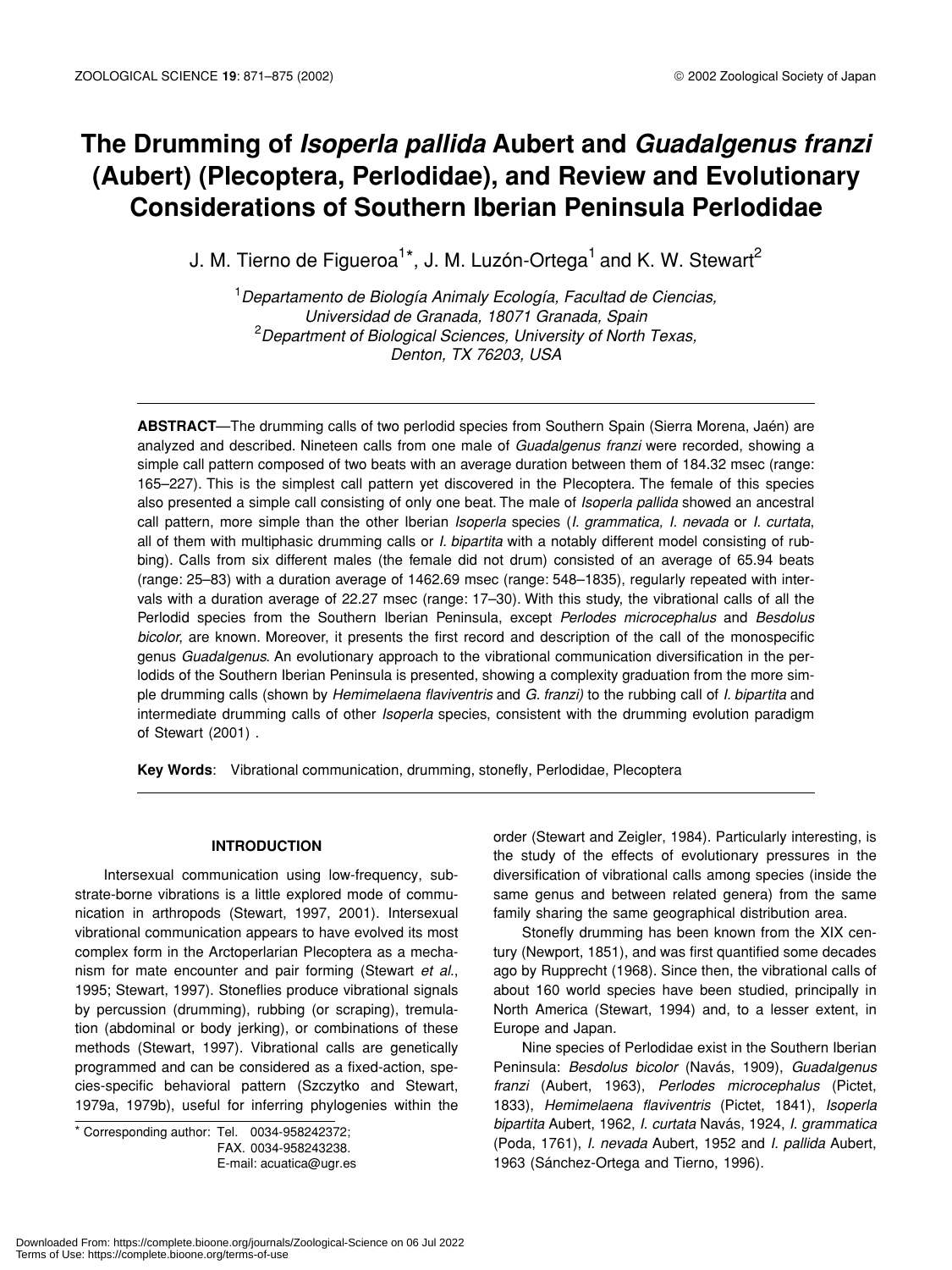*G. franzi* and *H. flaviventris* represent monospecific stonefly genera, the first one with a Iberic distribution and the second one with a Iberic-North African distribution (Sánchez-Ortega and Alba-Tercedor, 1987). The drumming calls of the *G. franzi* are unknown. *H. flaviventris* drumming calls were described by Tierno de Figueroa et al. (1998). *P. microcephalus* is widely distributed European species, but is a relict one in the South of Iberian Peninsula, where it is only present in scarce number in the Sierra Nevada (Sánchez-Ortega and Alba-Tercedor, 1987), and *B. bicolor* is an Iberian endemic species, scarcely distributed by Central Spain, with a punctual cite in the South (Zwick and Weinzierl, 1995). The drumming calls of these two species have not been previously recorded. *Isoperla* is an Holarctic Plecoptera genus with a high number of species. Four Iberic endemic species are present in the Southern Iberian peninsula: *I. bipartita*, *I. curtata*, *I. nevada* and *I. pallida* (Sánchez-Ortega and Alba-Tercedor, 1987). The drumming calls of the first three of them have been studied (Tierno de Figueroa and Luzón-Ortega, 2002; Tierno de Figueroa et al., 2000; Tierno de Figueroa and Sánchez-Ortega, 1999). Another *Isoperla* species, *I. grammatica*, with a wide European distribution is also present (Sánchez-Ortega and Alba-Tercedor, 1987). The drumming call of this species has been studied in other parts of its distribution area: Central Europe by Rupprecht (1968, 1969, 1983, 1984) and Northern Spain by Membiela and Vidal (1998).

The flight period of all the perlodid species from Southern Iberian Peninsula is spring-summer, with maximum peaks from May to July, with slight variations in relation to the altitude and latitude (Sánchez-Ortega and Alba-Tercedor, 1987). Only, in the case of *I. nevada* and *I. grammatica* in Sierra Nevada (S Spain) a temporal segregation (and also a spatial one) has been detected with a slight seasonal difference between their capture maximums, later in *I. nevada* (Tierno *et al*., 1994).

In the present paper, we describe for the first time the drumming calls of *G. franzi* and *I. pallida* and review the vibrational communication of the seven Perlodidae species from the Southern Iberian Peninsula (all of them with hammer or ventral lobe, see Rupprecht, 1976, and with a size oscillating 7–12 mm for *Isoperla* genus, 10–14 mm for *H. flaviventris* and 12–18 mm for *G. franzi*, according with the species descriptions), whose calls are known in light of the drumming evolution paradigm proposed by Stewart (2001), in which Arctoperlarian stoneflies represent the epitome of evolution of vibrational communication. Their ancestral signals were monophasic volleys of evenly spaced drumbeats. Derived signals to achieve species-specificity and possibly enable sexual selection or some measure of reproductive fitness as involved modification of the ancestral form toward complex signals through: changes in the rhythmic patterning of calls, patterns of male-female duetting, and/or changes in the method of signal production such as rubbing or tremulation.

#### **MATERIALS AND METHODS**

The specimens of *Guadalgenus franzi* and *Isoperla pallida* were collected in the Martín Pérez seasonal stream from the Sierra Morena (Jaén, Spain), on May, first, 2001. The specimens were transported individually to the laboratory in bottles kept in an ice chest. The drumming signals were recorded over the following four days between 15:30 to 18:00 local time at a temperature between 23 and 26°C, and under natural light entering the room through a window.

Male calls of the two species were recorded by placing individuals in a 2.5×2.5×2.5 cm. bottomless plastic box resting directly on a 7.5 cm diameter, 8 ohm, 0.8 W speaker connected to a Sony CFS-W350L model cassette-recorder. We placed the female close to the male in a separate bottomless plastic box similar to the one containing the male, permitting the pair to communicate with each other with vibrations. Previously to the record, females of both species never were observed drumming when they were in the bottles, such it occurs with the males. Recorded calls were displayed and measured using the IBM-compatible computer program Creative Wave Studio for Windows 1993.

#### **RESULTS**

Only a male and a female of *Guadalgenus franzi* were studied. A total of 19 drumming calls from the male (Fig. 1) was obtained, showing a simple call pattern (Stewart, 1997, 2001). The vibrational call was composed of only two beats with an average duration between them of 184.32 msec  $($ range: 165–227; SD=17.11; N=19 $)$ . This call is simpler than the one described for *Hemimelaena flaviventris* (Tierno de Figueroa *et al*., 1998), and the simplest yet discovered in Plecoptera.



**Fig. 1.** *Guadalgenus franzi* male and female drumming call.

The female of this species also presented a simple call consisting of only one beat (N=8). Thus, the female call is also simpler than the one presented by *H. flaviventris,* composed of 1 to 3 beats (Tierno de Figueroa *et al*., 1998), and similar to the one-beat answers of the North American species *Perlinella drymo* (Newman, 1839) (Zeigler and Stewart, 1977).

It was not observed overlapping between male and female calls. Intervals between male call and female answer were very variable and oscillated between 215 msec. and more than 4000 msec. Moreover, in one case the female repeated the answer twice (with intervals of 376 and 775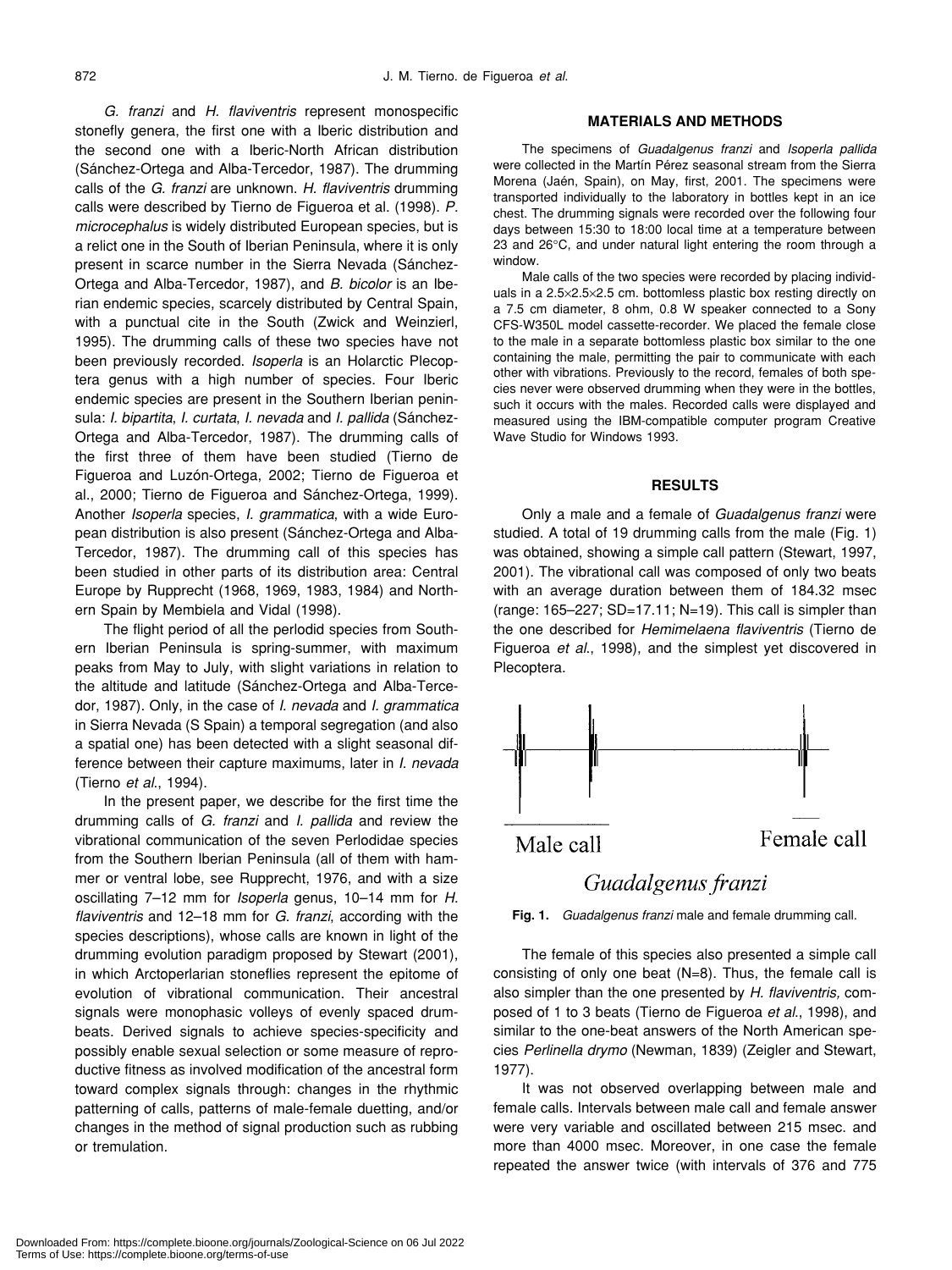$50$  seg

### Isoperla pallida male call

**Fig. 2.** *Isoperla pallida* male drumming call*.*

msec.).

*Isoperla pallida* (Fig. 2) also showed an ancestral call pattern (Stewart, 1997) with simple modifications of percussion increasing the beat number (Stewart, 2001), extremely long (only surpassed by the *I. nevada* call) and simpler than other studied Iberic *Isoperla* species. Thus, *I. grammatica*, *I. nevada* and *I. curtata*, present multiphasic drumming calls (Membiela and Vidal, 1998; Tierno de Figueroa and Sánchez-Ortega, 1999; Tierno de Figueroa *et al*., 2000) and *I. bipartita,* exhibit a notably different vibrational communication pattern consisting in rubbing (Tierno de Figueroa and Luzón-Ortega, 2002). The male drumming call of *I. pallida* consisted of 65.94 beats (range: 25-83; SD=15.5; N=16) with a duration of 1462.69 msec (range: 548-1835; SD=352.56; N=16) regularly repeated with intervals with a mean value of 22.27 msec (range: 17-30; SD=1.74; N=974), obtained from six different males (from more than 10 studied specimens).

Although five females of *I. pallida* were also located close to the males in separate plastic box, they never drummed.

#### **DISCUSSION**

It has been pointed out that intersexual vibrational calls are species-specific (Szczytko and Stewart, 1979a, 1979b) and could play an important role as an isolating reproductive mechanism (Tierno de Figueroa and Sánchez-Ortega, 1999). This idea could be supported by the fact that from the nine perlodid species present in the Southern Iberian Peninsula, almost all of them can share habitat. Thus, *I. curtata* has been collected by us from the same locality and with the same flight period as *H. flavinentris, I. pallida* and *G. franzi.* The same thing occurs with *I. curtata* and *I. bipartita* in other streams and potentially all of them can share habitat with *I. grammatica* (Sánchez-Ortega and Alba-Tercedor, 1987). *I. grammatica* and *I. nevada* seem to have a spatial and temporal segregation between them (Tierno *et al*., 1994). *P. microcephalus* and *B. bicolor* present a punctual distribution in Southern Iberian Peninsula (Sánchez-Ortega and Alba-Tercedor, 1987; Zwick and Weinzierl, 1995).

Rupprecht (1969, 1983) noted that sympatric species of *Isoperla* showed more different call models than the allopatric ones. This idea could be supported by the call analysis of studied species in Southern Iberian Peninsula (Table 1). In fact, we have detected a gradual complexity in the vibrational calls of all these perlodids. *H. flaviventris* and *G. franzi* are monospecific genera and show call patterns deviating

only by number of beats and intervals from ancestral patterns (Stewart, 2001) (Fig. 3). In other genera, such as *Isoperla*, where some species coexist, the call must be subject to selective pressures related with its role as an isolating reproductive mechanism.

Fig. 3 shows a theoretical evolution of Southern Iberian male perlodid species: increasing or decreasing beat number, changes of intervals or rhythm inside a sequence, division of calls into phases, and derived signal production by rubbing. This model is consistent with the evolution paradigm of Stewart (2001). These data (Table 1; Figs. 1–3) corroborate the previously proposed hypothesis that in male Arctoperlarian stoneflies, sexual selection acts to favor derivation from the ancestral monophasy to calls with altered (more or fewer) beats, distinct interbeat intervals (often phased and/or grouped) and/or changed method of vibration production such as with *I. bipartita* rubs (Table 1; Fig. 3). In many cases, these changes lead to calls that are more complex than ancestral ones.

Stewart *et al*. (1995) indicated that seven species of stoneflies in different families and genera have derived what might be considered "evolutionarily converged" calls into 3 beat signals. They hypothesized that this trend toward deriving such 3-beat calls (particularly in the families Peltoperlidae, Perlodidae and Perlidae) might represent a minimal amount of information (two interbeat time intervals) necessary for female recognition of potential calling conspecific mates. If correct, 3-beat calls would represent an evolutionary end-point of derived reduction of beats, with their corresponding interval alterations, of ancestral signals that could achieve communicative isolation. They pointed out that the intervals of the seven species known to have 3-beat calls were species-specific, without overlap, and that none of them was known to co-occur in time and place. Our discovery here of the 2-beat call of *G. franzi* now demonstrates that only a single time interval is required, at least for females of some species, for female recognition. And, if time intervals are important recognition parameters in percussion-produced signals, as indicated by computer-simulation models (Stewart and Maketon, 1990), then this 2-beat call of *G. franzi* would represent the simplest possible percussion-produced call that could be effectively derived from monophasic ancestral signals in a drumming mode of communication.

One-beat answers of females, such as here in *G. franzi*, are possible because such a simple female answer conveys information to the male only that she is responding with location to her recognition that he is a conspecific caller.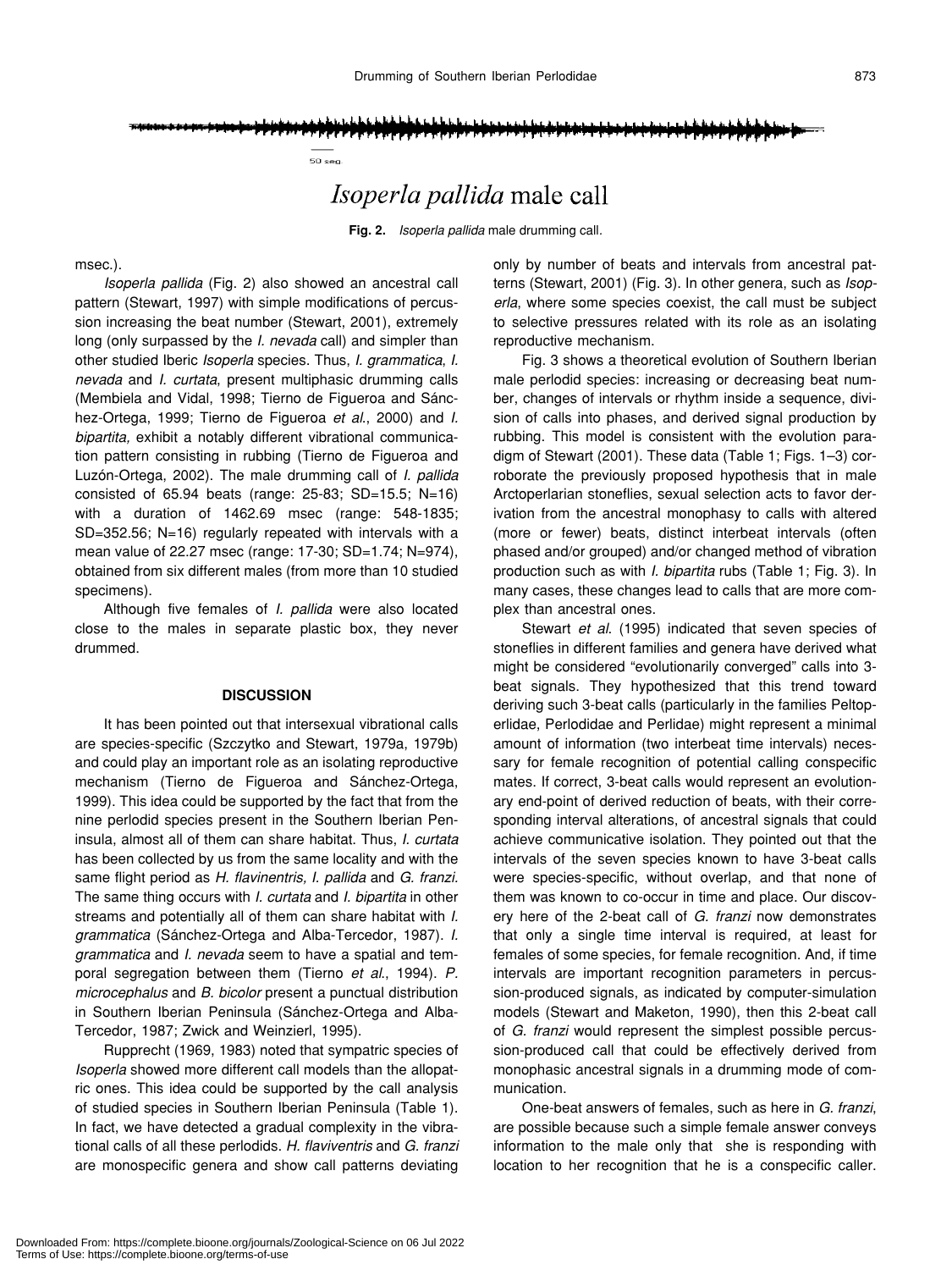Table 1. Vibrational call description of seven Southern Iberian Perlodid species. Seq= sequence; Ph= phase; N= number; T= time; Int= interval. \* For *I. grammatica*, we have considered the Membiela & Vidal (1998) (\*) description based in Spanish *I. grammatica* specimens, but Rupprecht (1968, 1984) (\*\*) pointed a highly variable drumming call for this species in Central Europe.

|                 |                         |                                |                |                                                                                                                                                                | males                                                                                     |                                |                          | females           |                     |                             |                                 |
|-----------------|-------------------------|--------------------------------|----------------|----------------------------------------------------------------------------------------------------------------------------------------------------------------|-------------------------------------------------------------------------------------------|--------------------------------|--------------------------|-------------------|---------------------|-----------------------------|---------------------------------|
| <b>Species</b>  | Call<br>production call | N. seq/                        | seq            | N. ph/ T. seq & ph (msec)<br>Mean (range)                                                                                                                      | N. beats or<br>rubs/seq & ph<br>Mean (range)                                              | Beat Int.<br>reduction         | Seg Int.<br>Mean (range) | Final<br>beat     | Call<br>production  | N. beats<br>Mean<br>(range) | <b>Beat Int</b><br>Mean (range) |
| G. franzi       | Drumming 1              |                                | $\mathbf{1}$   | 182.32 (165-227)                                                                                                                                               | $\overline{c}$                                                                            | $\overline{\phantom{a}}$       | $\overline{\phantom{m}}$ | <b>No</b>         | Drumming            | 1                           | $\overline{\phantom{0}}$        |
| H. flaviventris | Drumming 1              |                                | $\mathbf{1}$   | 204.64 (176-261)                                                                                                                                               | 3                                                                                         | Yes                            | $\overline{\phantom{0}}$ | <b>No</b>         | Drumming            | $1.41(1-3)$                 | 100.91 (68-227)                 |
| I. bipartita    | Rubbing                 | $6.73(3 - 10)$ 1               |                | 257.74 (24-594)                                                                                                                                                | $3.11(1-4)$                                                                               | Yes                            | 180.75 (142-290)         | No                | Drumming<br>Rubbing | 1 beat<br>$+1$ rub          | 479.09 (258-544)                |
| I. curtata      | Drumming 1              |                                | $\overline{2}$ | 792.9 (228-1312)<br>Phase I: 649.9<br>$(149 - 1140)$<br>Interphase:<br>$17(13 - 24)$<br>Phase II:<br>118.2 (37-185)                                            | $17.3(8-27)$<br>Phase I:<br>$9.5(5-17)$<br>Phase II:<br>$8.1(3-12)$                       | Phase I: yes<br>Phase II: No   | $\overline{\phantom{a}}$ | <b>No</b>         | Tremulation? -      |                             |                                 |
| I. grammatica   | Drumming                | $6.70(5-8)^*$<br>$14(2-15)$ ** | $\overline{c}$ | 123 (25-334)*<br>Phase I:<br>65 (25-122)*<br>Phase II:<br>58 (0-212)*                                                                                          | $7.48(2 - 11)^*$<br>Phase I: 2*<br>Phase II:<br>$5.48(0-9)$ *                             | Phase I: yes*<br>Phase II: No* | 173.6 (68-469)*          | No <sup>*</sup>   | No detected         | No detected                 | No detected                     |
| I. nevada       | Drumming                | $2.73(1-5)$                    | $\overline{2}$ | 1595-4028<br>Seq I<br>Phase I: 3446<br>Interphase: 19<br>Phase II: 563<br>Seq II-V<br>Phase I:<br>853-1089<br>Interphase:<br>$23 - 36$<br>Phase II:<br>719-827 | Seg I<br>Phase I: 43.3<br>Phase II: 54.9<br>Seg II-V<br>Phase I: 13-22<br>Phase II: 50-62 | <b>No</b>                      | 134-236                  | Yes<br>$(1 - 12)$ | No detected         | No detected                 | No detected                     |
| I. pallida      | Drumming 1              |                                | $\mathbf{1}$   | 1462.69 (548-1835)                                                                                                                                             | 65.94 (25-83)                                                                             | $\overline{\phantom{m}}$       | $\overline{\phantom{m}}$ | No                | No detected         | No detected                 | No detected                     |



**Fig. 3.** Possible evolution of vibrational call complexity in Southern Iberian Perlodids.